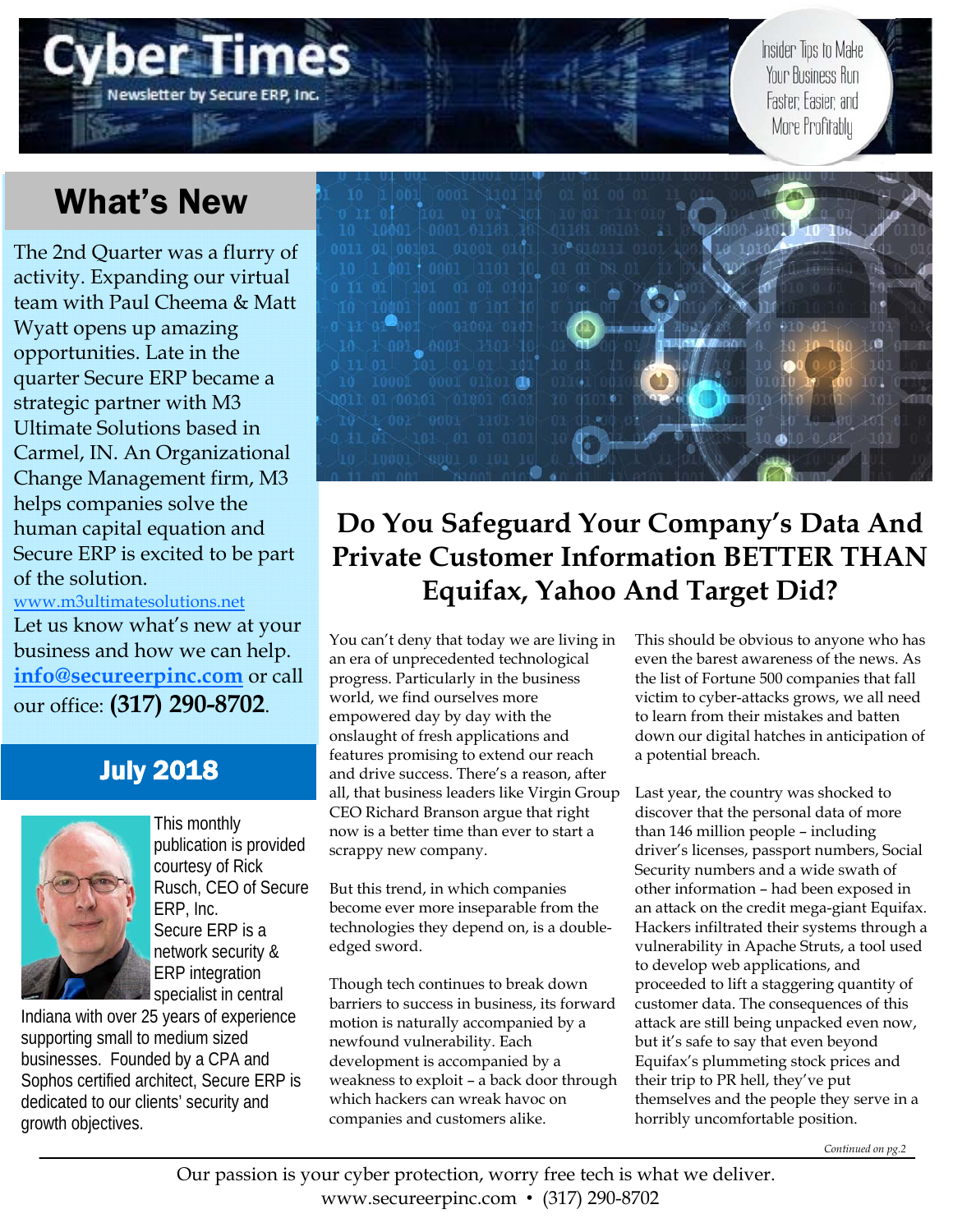#### Cyber Times, a monthly publication from Secure ERP, Inc. July 2018

#### *Continued from pg.1*

And make no mistake, the Equifax attack was far from inevitable. You would think that a company sitting on an international treasure trove packed with data from more than 800 million customers and 88 million businesses worldwide would take pains to be responsible digital stewards. But last September, under intensive government and journalistic scrutiny, company officials confirmed that, basically, this enormous breach had all come down to Equifax's failure to adequately patch their Apache Struts platform. You see, there was a known, publicly disclosed bug in the Apache Struts system the previous March. Despite the Apache Software Foundation's subsequent release of a patch eliminating the vulnerability, Equifax didn't install it in time to prevent issues, giving hackers months to easily exploit their systems and gain a foothold.

While the Equifax attack is certainly one of the most highprofile widespread data breaches in history, it's definitely not the only one to affect millions of customers. Yahoo admitted in 2016 that a data breach way back in 2013 had exposed around 1 billion of their usernames, e-mail addresses and passcodes. When Verizon acquired the company last year, they admitted that, upon further review, it looked more like 3 billion accounts had been affected. Also in 2013, hackers infiltrated Target's point-of-sale systems to steal 40 million debit and credit card accounts, thanks to a vulnerability in an

**"Though tech continues to break down barriers to success in business, its forward motion is naturally accompanied by a newfound vulnerability."** 



HVAC company they'd hired called Fazio Mechanical Services.

Attacks like these – and the millions of similar ones aimed at small, midsize and massive companies every year – are almost always circuitous and confusing to the average business owner, but they're also preventable. Problem is, especially when it comes to SMBs, most business professionals and their understaffed, underfunded, inexperienced or even nonexistent IT departments aren't equipped to protect their precious data when the hackers come knocking.

Statistics show that, eventually, hackers are going to come for your business – it's all but guaranteed. And if they break through and bring your company to its knees, you probably won't be the next Equifax or Target all over the news with egg on your face. No, your business will probably just fold in on itself with nary a whimper, with everything you've worked so hard to build quietly buckling before your eyes.

Don't let it happen. Address cyber-attacks before they become an issue, and get a talented, experienced, around-the-clock team to defend your livelihood. It takes vigilance, research and constant upkeep to keep the wolves at bay. Protect your business or, before you know it, there won't be anything left to protect at all.

### **Help Us Out And We'll Give You A Brand-New Kindle Fire For Your Trouble**



We love having you as a customer and, quite honestly, wish we had more like you! So instead of just wishing, we've decided to hold a special "refer a friend" event during the month of July.

Simply refer any company with 10 or more computers to our office to receive a FREE computer network assessment (a \$397 value). Once we've completed our initial appointment with your referral, we'll rush YOU a free Kindle Fire of your choice as a thank-you (or donate \$100 to your favorite charity ... your choice!).

**Simply call us at 317-290-8702 or e-mail us at rrusch.referral@secureerpinc.com with your referral's name and contact information today!**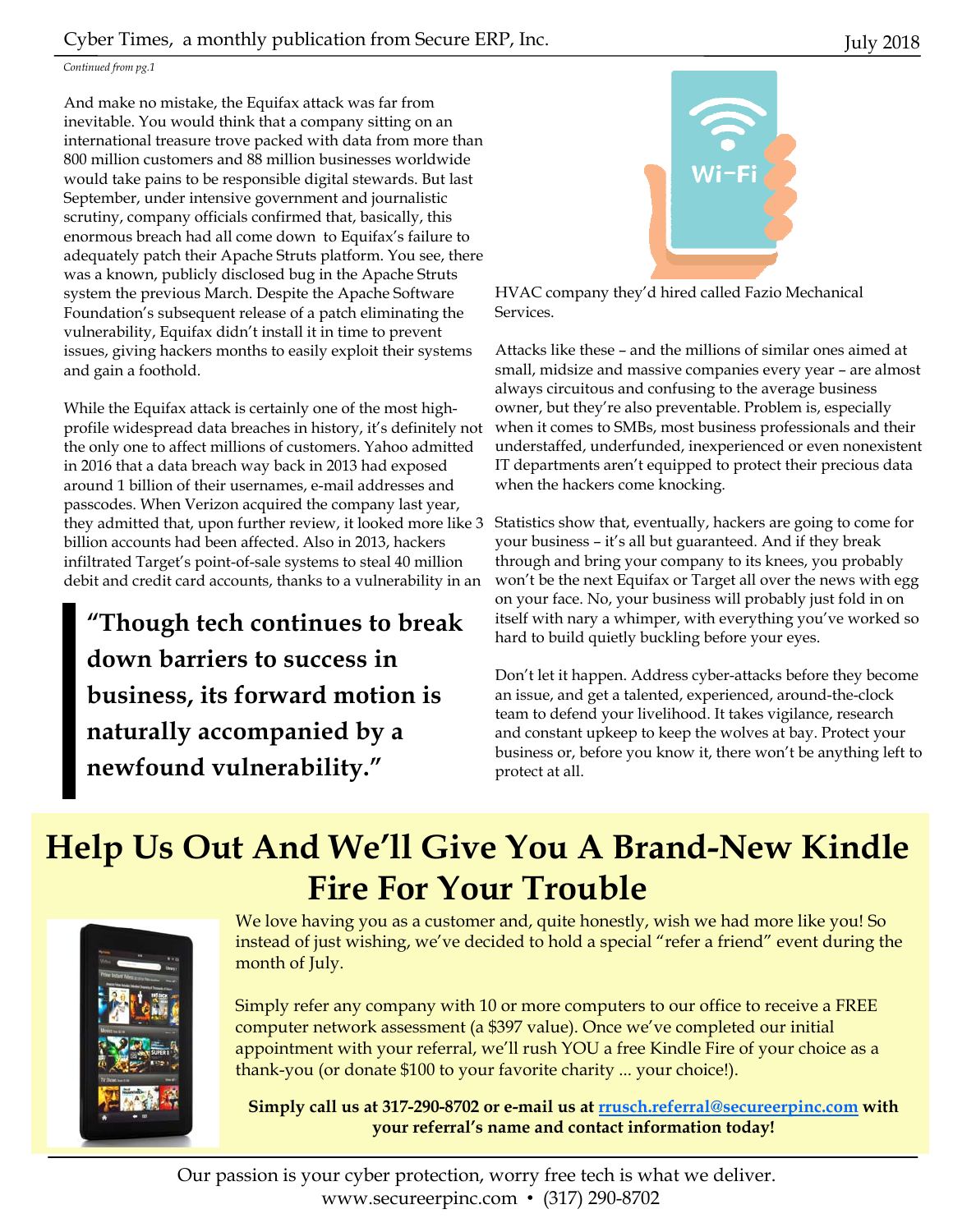### Cyber Security TIPs

Last year the WannaCry ransomware virus was all over the news, infecting over 250,000 PCs in its 48 hours rampage (at least that's the number reported – the real numbers are likely MUCH higher). The threat is fairly straightforward: Pay us or we'll delete all your data.

These viruses forced many business owners to lose data or pay up since there was no other way to decrypt the files. (They target your backups too.)

Obviously the best way to foil a ransomware attack is to be incredibly diligent about IT security; but with nearly one million new attacks being created daily, there are no guarantees that you won't get hit. Therefore, it's critical to maintain a full imagebased, not just daily, but continuous backup of your data OFF-SITE so that IF you do get whacked with ransomware, you can recover all your files without having to pay a thin dime; and don't forget to back up off-site PCs, laptops, remote offices and thirdparty software data stored in cloud apps as well!

If you have any concerns, call me directly at **317-290-8702** to review your current backup strategy in a Business Continuity Assessment.

# **The Source Of Knowledge Is Experience**

According to the Small Business Administration, entrepreneurs start 543,000 new businesses each month, but only 18% of them ever succeed. Instead, 46% succumb to incompetence, 30% to lack of managerial experience, 11% to lack of experience in goods or services and 13% to other issues, like neglect, fraud or disaster.

You may notice that three of four of these failure triggers relate to lack of experience. That should be no surprise; after all, there's no substitute for raw experience. Even Albert Einstein agreed when he said, "The only source of knowledge is experience."

So, I thought it might be useful to put together a list of business axioms to help you shorten the learning curve and get acquainted with the lessons of experience in bite-size form. These are tidbits I've gleaned across years in the business world, pithy ideas that you should examine closely to see if you're utilizing them in your own approach. Here they are, in no particular order:

- Listen carefully to your clients; they will tell you how to stay in business.
- ...# Minimize company policy and procedures. Simplify every chance you get.
- ...# Under-commit and over-deliver.
- ...# Take time to chat with employees; they too, have good ideas.
- ...# Remember, anyone can be replaced...you included.
- ...# Employee turnover is much more expensive than paying well to begin with.
- ...# Celebrate what your employees do for you. ...# A chain is no stronger than its weakest link, so fix or replace it.
- ...# Leaders give more to their staff than just a paycheck.
- ...# If you're going to lose, lose early.



*Robert Stevenson is one of the most widely recognized professional speakers in the world. Author of the books How To Soar Like An Eagle In A World Full Of Turkeys and 52 Essential Habits For Success, he's shared the podium with esteemed figures from across the country, including former President George H.W. Bush, former Secretary of State Colin Powell, Anthony Robbins, Tom Peters and Steven Covey. Today, he travels the world, sharing powerful ideas for achieving excellence, both personally and professionally.* 

Our passion is your cyber protection, worry free tech is what we deliver. www.secureerpinc.com • (317) 290-8702

- ...# The person who asks the questions controls the conversation.
- ...# Great leaders take joy in the successes of those under them.
- ...# Praise loudly and blame softly.
- Always push yourself to make continual improvement.
- ...# Don't burn bridges. You'll probably need them again someday.
- ...# Arrogance kills success. Don't let your own arrogance blind you.
- ...# When you go the extra mile, people take note.
- ...# You're not as unique as you may think you are.
- ...# There are many ways to do something; embrace ideas from all generations.
- ...# You can never achieve greatness without a little discomfort in the process.
- ...# You will not learn anything while you are talking. Listen closely and talk less.
- ...# Look sharp. Dressing well helps you exude self-confidence without saying a word.
- ...# Never waste your energy looking for an excuse. Save that energy to look for a solution.
- ...# Smart people learn from their mistakes; wise people learn from other people's mistakes.

I know that's a lot to digest, but comb through these carefully  $-$  I guarantee you'll find something useful. One of my favorite quotes comes from Will Rogers: "Good judgment comes from experience, and a lot of that comes from bad judgment." Experience is a cruel teacher. It gives a test before presenting the lesson. That isn't fair, but it's reality. Hopefully you can gain something from the axioms listed above, so your teacher won't be so cruel. Remember, wise people learn from the mistakes of others.